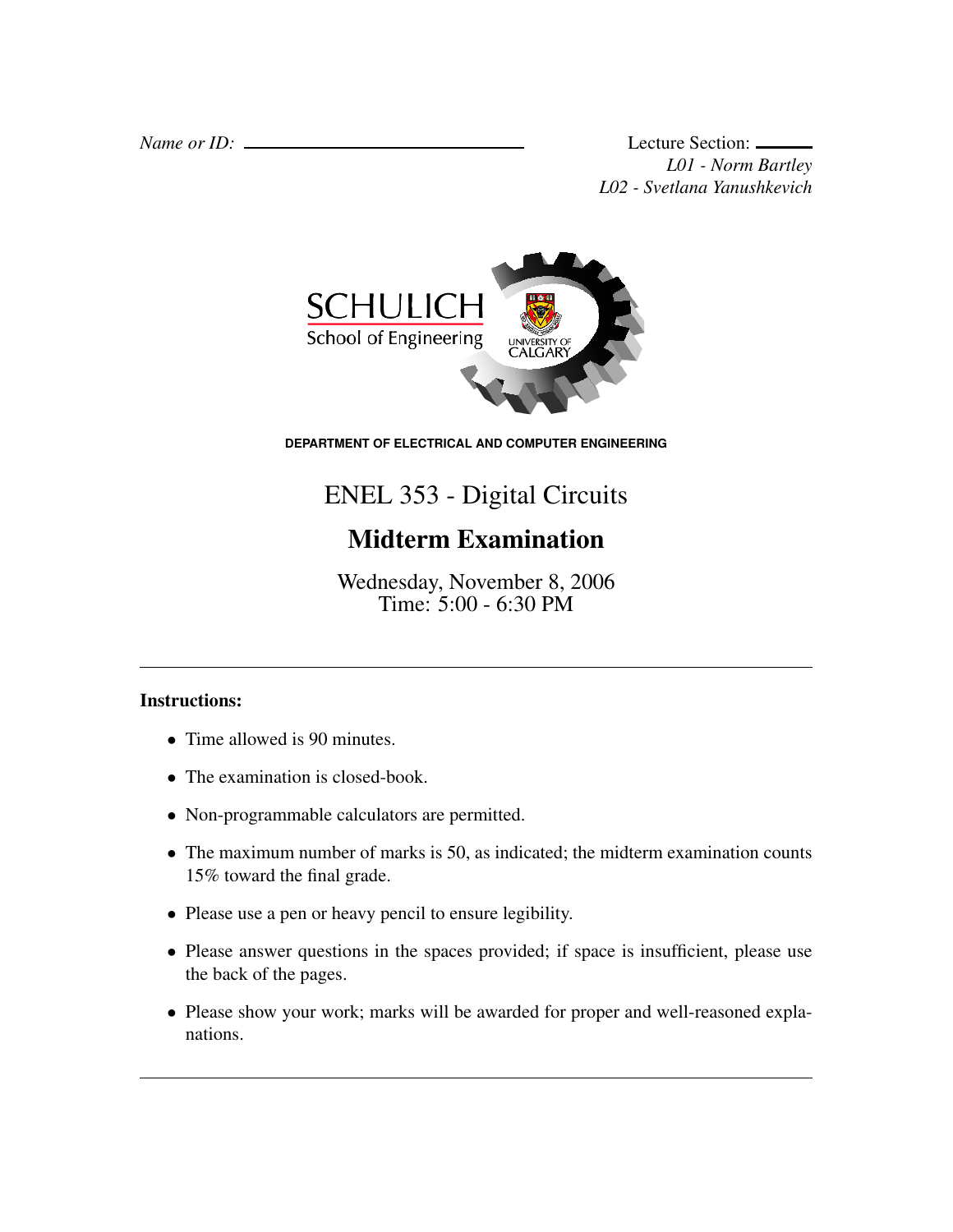*Name:* , *ID:*

## 1. [10 marks total.]

- (a) [6 marks.] Represent the following numbers using 7-bit 2's-complement format and perform the addition. Indicate in each case if an overflow occurs, and why. Convert your answer to signed decimal notation.
	- i.  $48_{10} + 23_{10}$

ii.  $14_{10} + (-33_{10})$ 

- (b) [2 marks.] Represent each of the following numbers in 7-bit sign-magnitude and 2's-complement binary formats.
	- i. 33<sub>8</sub>

ii.  $(-3E)_{16}$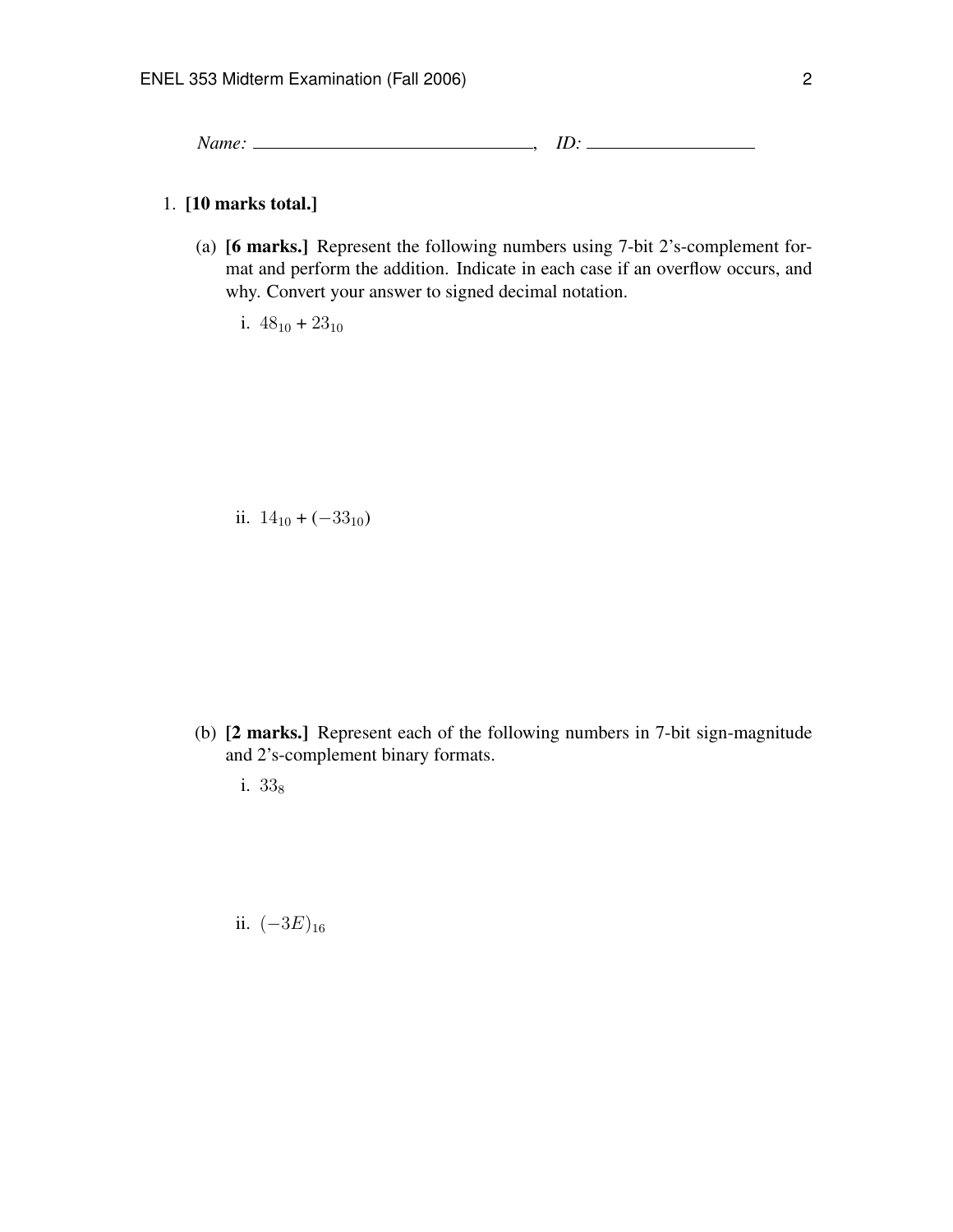(c) [2 marks]. Add the decimal numbers 96 and 87 using BCD arithmetic.

- 2. [8 marks total (4 marks each).] Perform algebraic manipulation for each of the following tasks:
	- (a) Expand the function  $f = a + b + c'$  to its canonical form.

(b) Prove or disprove algebraically that the following circuits are functionally equal:

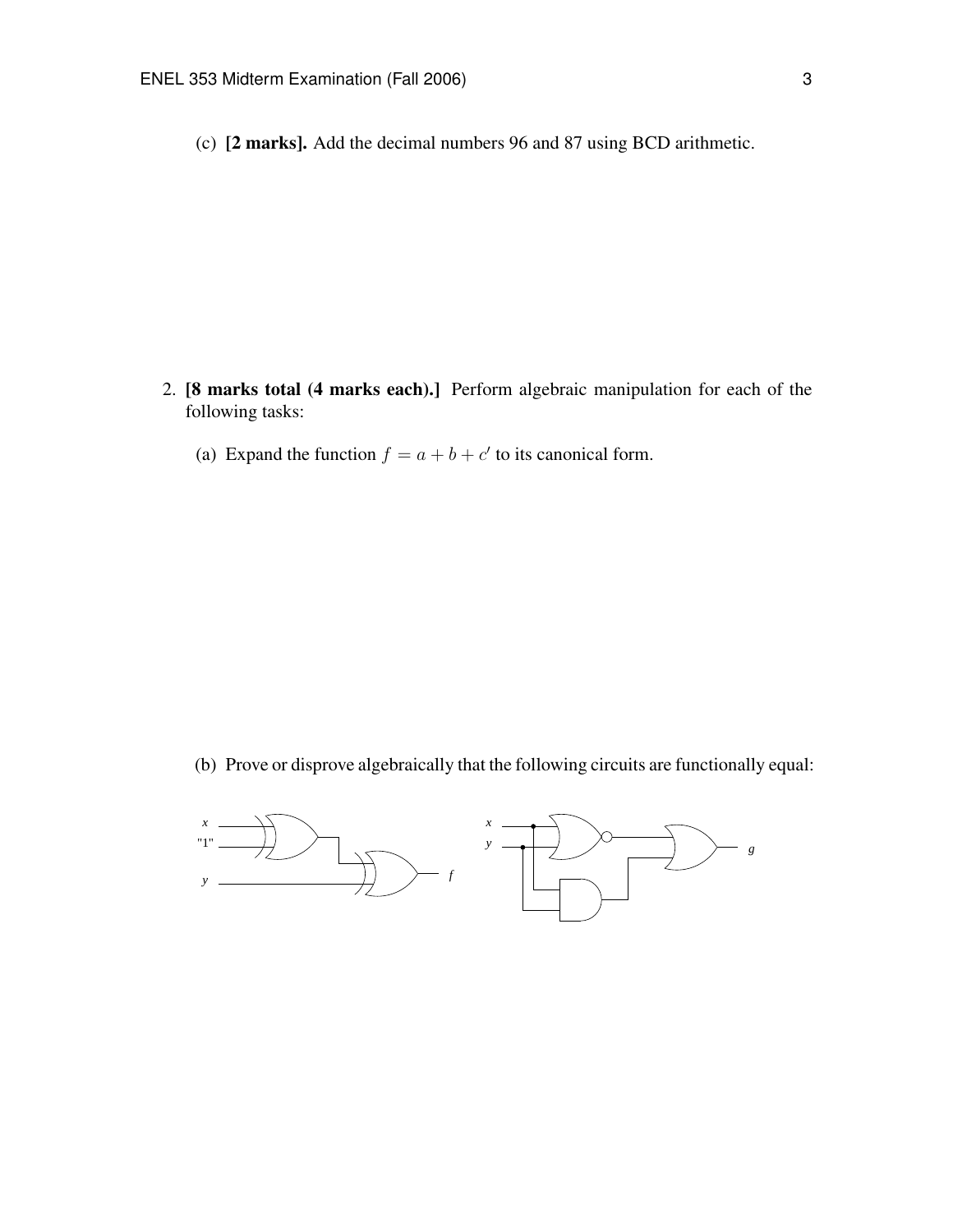- 3. **[6 marks total.]** Karnaugh maps are given identically for a function  $F(a, b, c, d)$  in parts (a) and (b) below:
	- (a) [3 marks.] Find a minimal SOP algebraic expression using this map.
		- If there is more than one minimal sum, give any *one* of them.
		- Give the "cost" associated with this function (give the number of gateinputs as well as the number of gates, assuming any number of inputs is allowed on each gate).



(b) [3 marks.] Similarly, find any *one* minimal POS expression using this map, and give the "cost" associated with this function.

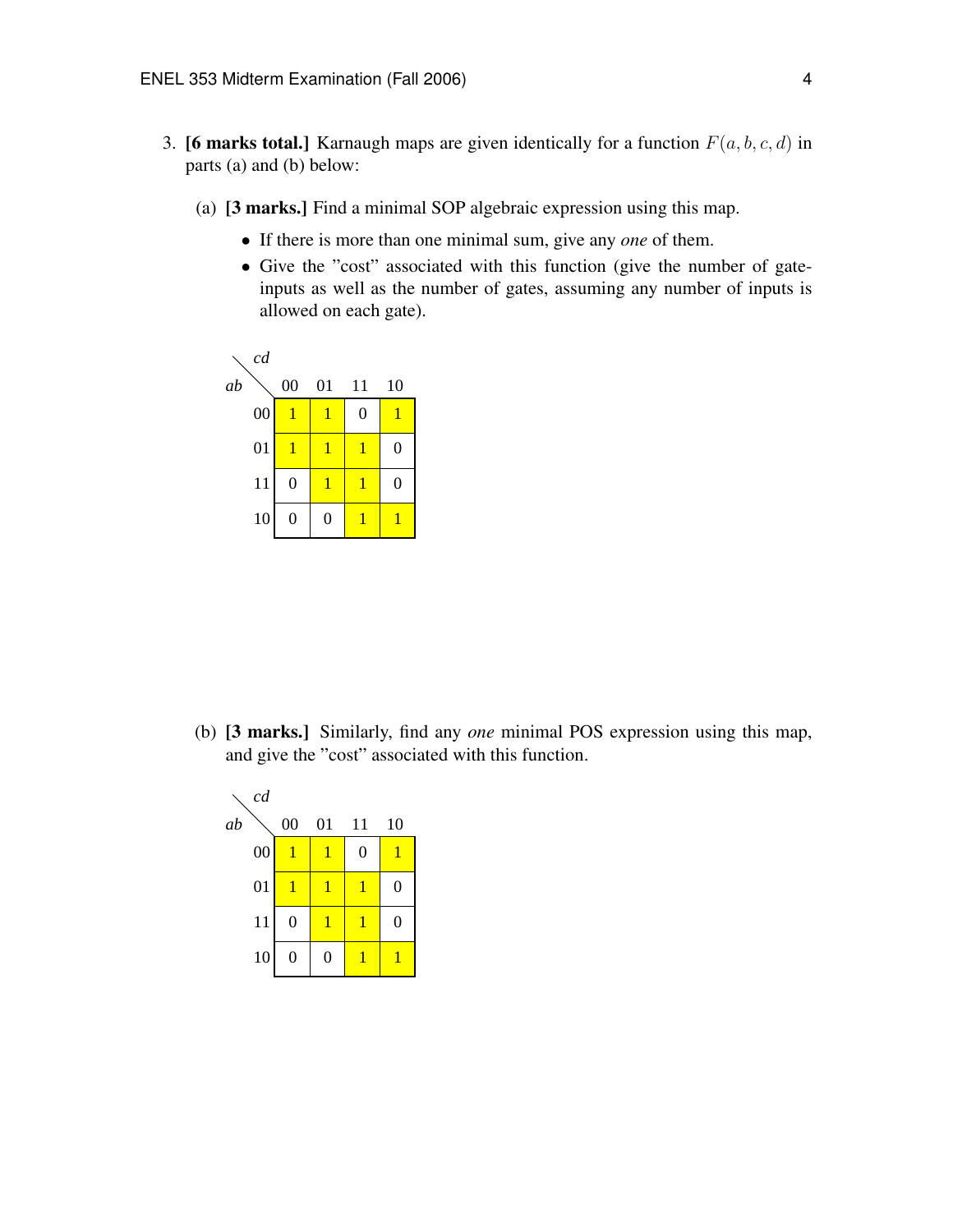Note: *When drawing circuits in the questions below, you may assume that the inputs are available in both complemented and uncomplemented form.*

- 4. [18 marks total.] Consider a two-bit magnitude comparator circuit such as the one designed in Lab #2. It has two two-bit inputs  $A = a_1 a_0$  and  $B = b_1 b_0$  (where  $a_1$ and  $b_1$  are the most-significant bits). The output f should be  $f = 1$  when  $A \neq B$ ; otherwise  $f = 0$ .
	- (a)  $[4 \text{ marks.}]$  Find a minimal SOP expression for f. Draw the logic diagram of an *AND-OR* circuit implementation of f using only 2-input gates. Use whatever answer you obtain here to answer parts (b)-(d) below.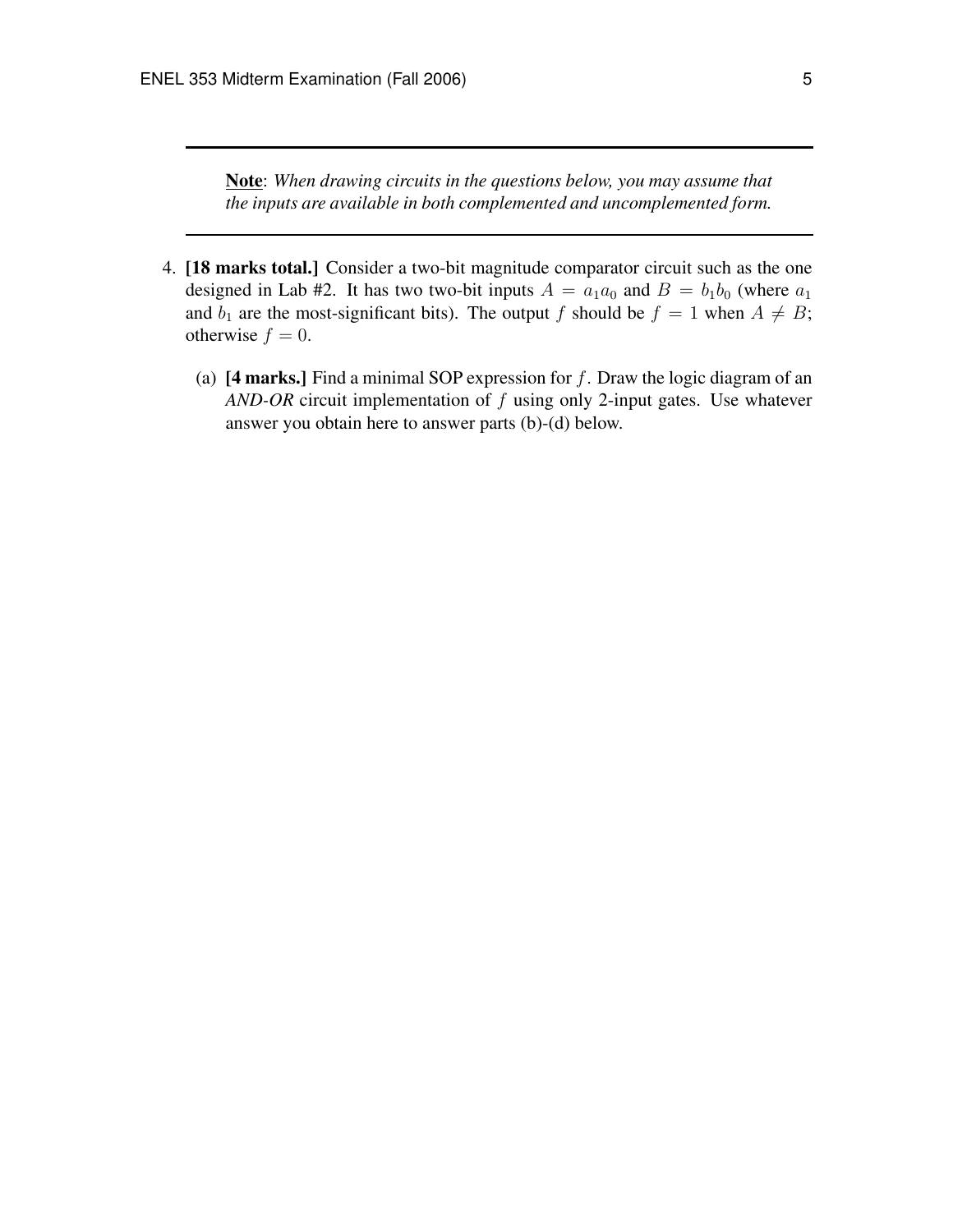(b) [4 marks.] Using algebraic transformations and/or circuit manipulation, implement the circuit you drew in part (a) using 2-input NAND gates only (inverters are not available).

(c)  $[4 \text{ marks.}]$  Implement the logic function  $f$  using 2-to-4 decoders. You may use any additional AND, OR, and NOT gates as necessary. Each decoder has an ENABLE input.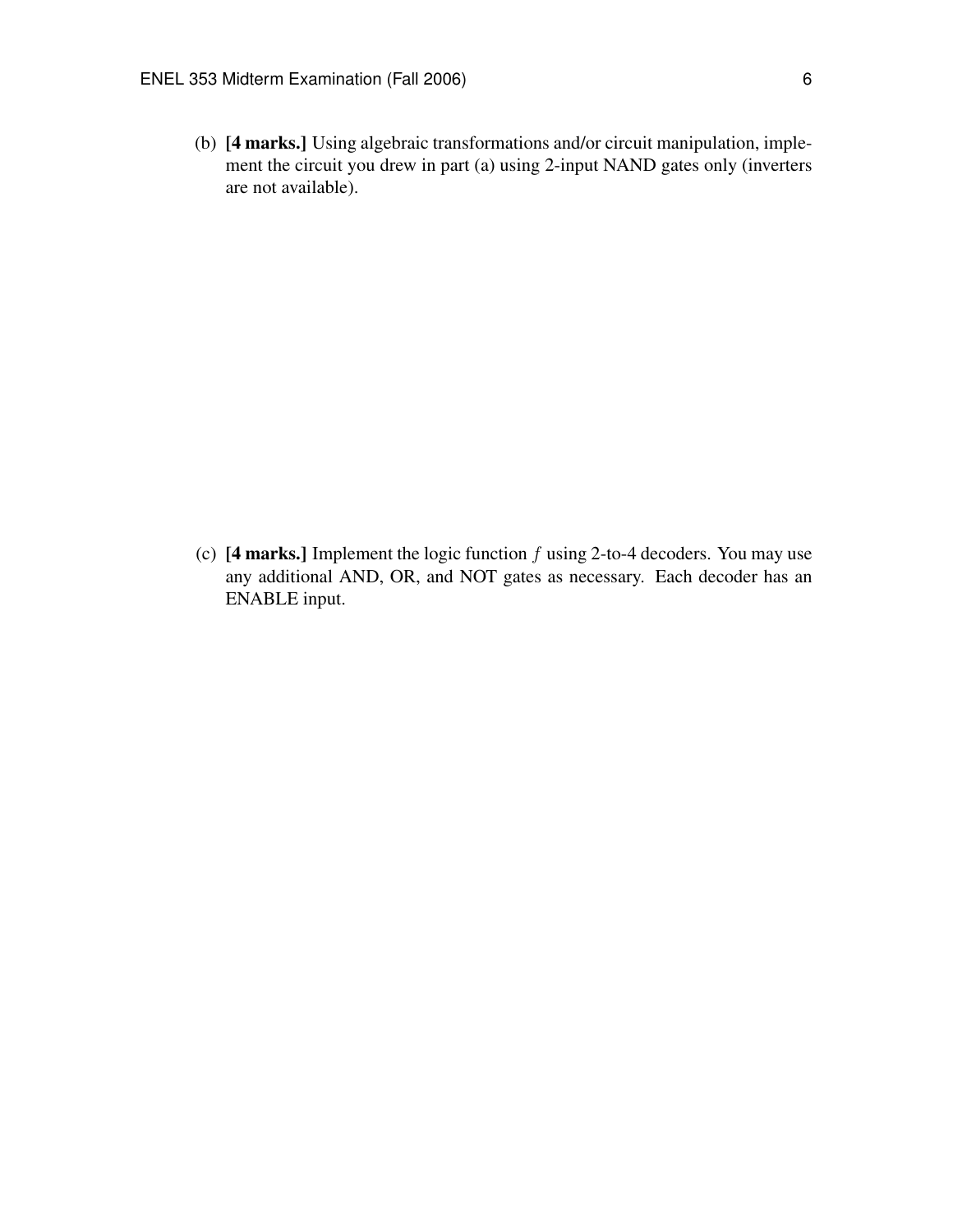(d) [6 marks.] Implement the logic function  $f$  using two 4-to-1 muliplexers and one 2-to-1 multiplexer. You may use any additional AND, OR, and NOT gates as necessary.